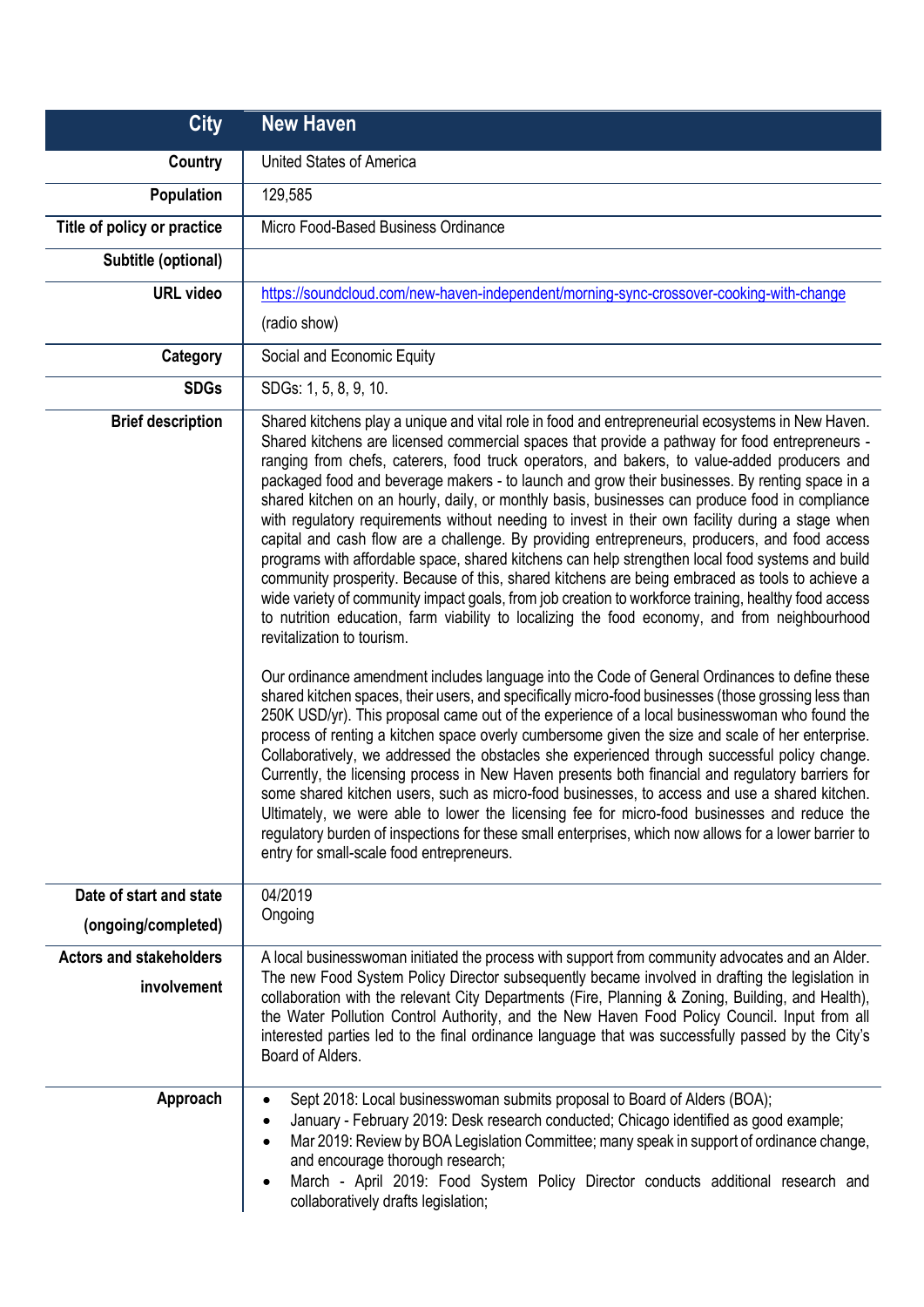|                  | April 2019: Draft legislation submitted to BOA; BOA approves Director's ordinance language.                                                                                                                                                                                                                                                                                                                                                                                                                                                                                                                                                                                                                                                                                                                                                                                                                                                                                                                                                                                                                                                                                                                                                                                                                                                                                                                                                                                                                                                                                                                |
|------------------|------------------------------------------------------------------------------------------------------------------------------------------------------------------------------------------------------------------------------------------------------------------------------------------------------------------------------------------------------------------------------------------------------------------------------------------------------------------------------------------------------------------------------------------------------------------------------------------------------------------------------------------------------------------------------------------------------------------------------------------------------------------------------------------------------------------------------------------------------------------------------------------------------------------------------------------------------------------------------------------------------------------------------------------------------------------------------------------------------------------------------------------------------------------------------------------------------------------------------------------------------------------------------------------------------------------------------------------------------------------------------------------------------------------------------------------------------------------------------------------------------------------------------------------------------------------------------------------------------------|
| Innovation       | Geographically, to the best of our knowledge, we are the only city in the USA who has specifically<br>defined a micro-food business as a business grossing less than 250K USD/yr and who has passed<br>local legislation using this term. As part of the research process, the City's Food System Policy<br>Director reached out to larger cities that had an active shared kitchen scene. However, the Director<br>found that there were very few legal precedents for a micro-food business law. New Haven is using<br>a novel legal approach to create an enabling environment in an attempt to lower the barriers for<br>these very small food enterprises and entrepreneurs to access valuable resources. Namely, we are<br>aiming to utilize the many shared commercial kitchen spaces in New Haven to create non-farm,<br>low-skill urban employment opportunities while creating unique value-added products. By creating<br>this enabling environment, we are also creating the possibility that more small food entrepreneurs<br>will relocate to and stay in New Haven. Methodologically, through this unique legislation, we are<br>localizing the approach to the SDGs related to poverty, gender equality, inclusive economic growth,<br>innovation and infrastructure, and reducing domestic inequalities - all through urban food policy.<br>This demonstrates the cross-cutting nature of food systems - not just in relation to the global food<br>system, but also in terms of local food systems. Specifically, we are addressing SDG 2.3, 5.1, 8.3,<br>8.5, 8.6, 9.3, 10.2, and 10.3. |
| Impact           | Investments in shared kitchens offer inclusive economic opportunities. A 2016 survey of kitchen<br>incubators by American Communities Trust found that 53% of kitchen renters were women and 28%<br>were people of colour. The shared commercial kitchen has become an important tool for overcoming<br>obstacles entrepreneurs with limited resources face when entering the food industry, especially<br>people from historically marginalized communities and neighbourhoods, and of a lower<br>socioeconomic status.                                                                                                                                                                                                                                                                                                                                                                                                                                                                                                                                                                                                                                                                                                                                                                                                                                                                                                                                                                                                                                                                                   |
|                  | The City's Food System Policy Division and the New Haven Food Policy Council are committed to<br>the continuous review and revision of food- and agriculture-related ordinances. Monitoring will<br>include tracking the number of licenses registered through this new licensing process (available<br>through the regulatory body - the Health Department). This will include data such as gender identity<br>and race of the licensee and the type of value-added product they aim to create. MUFPP indicators<br>21 (# of fair-wage jobs created), 22 (# of additional shared kitchens utilized), 23 (any additional<br>related policies developed), and 24 (increase in # of learning and leadership opportunities through<br>micro-food business operation) will also be tracked.                                                                                                                                                                                                                                                                                                                                                                                                                                                                                                                                                                                                                                                                                                                                                                                                                    |
|                  | Most importantly, this ordinance enables more equitable access to needed resources for food<br>entrepreneurs.                                                                                                                                                                                                                                                                                                                                                                                                                                                                                                                                                                                                                                                                                                                                                                                                                                                                                                                                                                                                                                                                                                                                                                                                                                                                                                                                                                                                                                                                                              |
| <b>Inclusion</b> | This ordinance change was an exercise in thematic and territorial inclusion. As the Food System<br>Policy Director, it was my first time working with the Fire Department and Building Department.<br>These are not departments that I imagined I would work with, despite having a very cross-sectoral<br>view of urban food systems. However, it was necessary that we worked together and reached a<br>common understanding since they are part of the regulatory process for licensing commercial<br>kitchens in New Haven. Additionally, since I was also new to my position at the time of this ordinance<br>proposal, it was my first opportunity to work with the Planning Department and Health Department.<br>I continue to work with Planning on other large projects, and am beginning to work with Health<br>Department, though more slowly. I also had to work and reach agreement with the Water Pollution<br>Control Authority, which is a regional sewer authority, who also regulates commercial kitchens.<br>Civil society actively provided input during the drafting of the ordinance through venues such as the                                                                                                                                                                                                                                                                                                                                                                                                                                                                      |
|                  | New Haven Food Policy Council's Policy Advancement Committee and other community advocate<br>meetings.                                                                                                                                                                                                                                                                                                                                                                                                                                                                                                                                                                                                                                                                                                                                                                                                                                                                                                                                                                                                                                                                                                                                                                                                                                                                                                                                                                                                                                                                                                     |